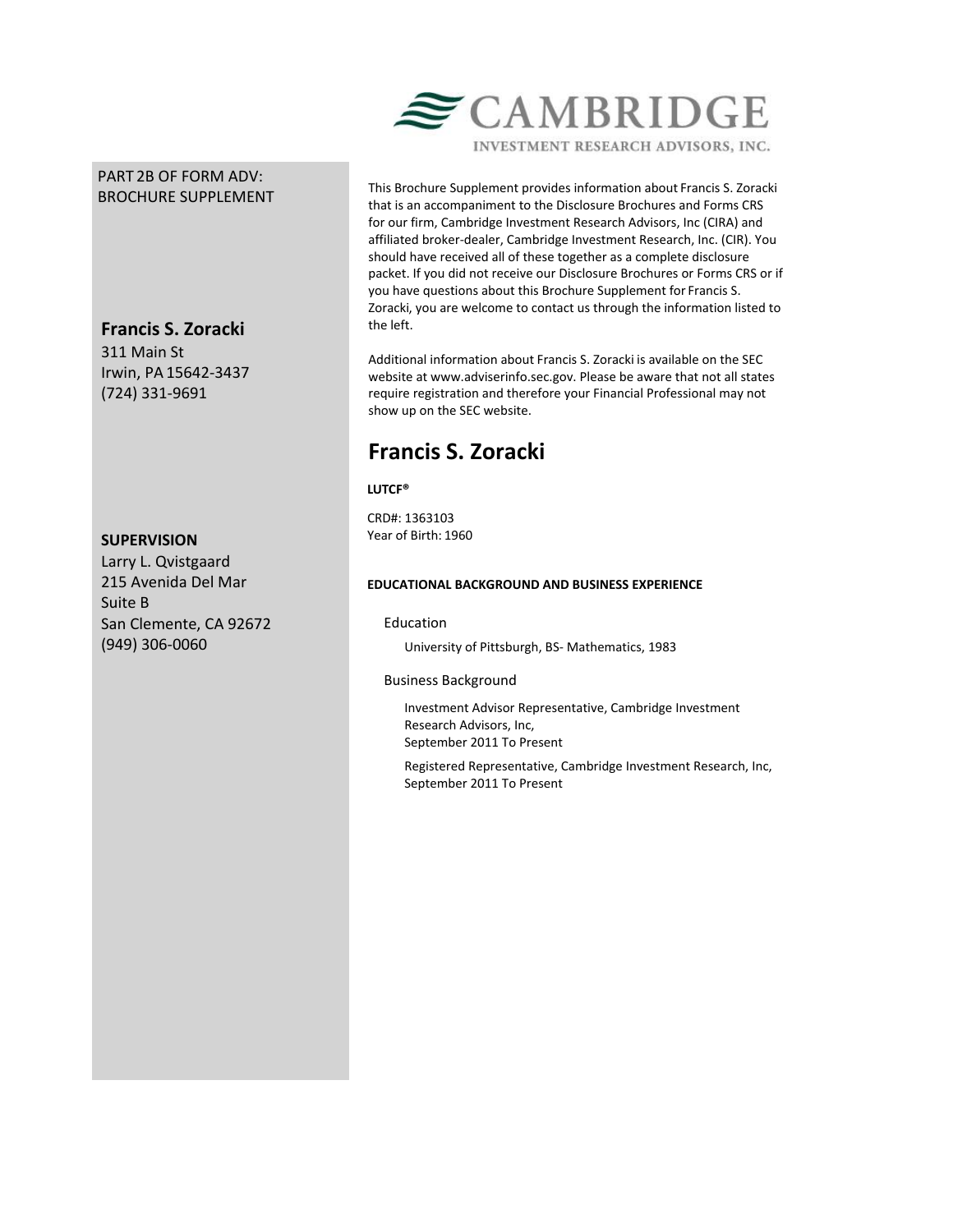### **PROFESSIONAL DESIGNATIONS**

Your Financial Professional has achieved the designation(s) below. If you would like additional information you may discuss with your financial professional or visit the issuing entity's website.

#### **LUTCF®–Life Underwriters Training Council Fellow**

Knowledge achieved through the LUTCF® designation helps life insurance professionals establish strong and lasting client relationships. The LUTCF® is issued by The American College. Pre-requisites require the designee to be a member of NAIFA. The designee is then required to complete six online or self-study modules complete with proctored, closed book exams after each module. In addition, the designees are required to complete three hours of ethics continuing education.

#### **DISCIPLINARY INFORMATION**

Francis S. Zoracki has no legal or disciplinary events to report.

### **OTHER BUSINESS ACTIVITIES**

In addition to serving as your investment advisory representative Francis S. Zoracki is engaged in the following business activities:

Insurance/Benefits/Human Resources - WEALTH PRESERVATION & MANAGEMENT

Owner/Partner of a Business Entity,Real Estate - ZORACKI FARM

Owner/Partner of a Business Entity,Real Estate - Zoracki Property

There are certain business activities in which a financial professional can engage that present potential conflicts of interest. If applicable, additional disclosure relevant to your Financial Professional's outside business activities are outlined below. Please note that these are potential conflicts of interest and it is your Financial Professional's fiduciary duty to act in your best interest. If you have any questions about the disclosures please ask your Financial Professional as this is an opportunity to better understand your relationship and your Financial Professional's activities.

Your financial professional is also a registered representative with Cambridge Investment Research, Inc., ("CIR") a registered securities broker/dealer, member of the Financial Industry Regulatory Authority (FINRA) and the Securities Investors Protection Corporation (SIPC). When acting as a registered representative of CIR, your financial professional sells, for commissions, general securities products such as stocks, bonds, mutual funds, exchange-traded funds, and variable annuity and variable life products to advisory clients. Clients are not obliged to purchase or sell securities through CIR or their Financial Professional. However, if you choose to establish an account with your Financial Professional, it is important to understand that due to regulatory constraints, your Financial Professional must place all purchases and sales of securities products in commission-based accounts through CIR or other institutions approved by CIR.

The receipt of commissions creates an incentive for your Financial Professional to recommend those products for which they will receive a commission. Consequently, the objectivity of the advice rendered to clients could be biased. Your Financial Professional controls for this potential conflict of interest by discussing with clients their specific needs, the benefits and negatives of establishing a fee-based account through CIRA versus establishing a commission-based account through CIR and also the compensation arrangements under the different scenarios.

Investment advisory fees charged by CIRA are separate and distinct from the fees and expenses charged by investment company securities that are recommended to you. A description of these fees and expenses are available in each investment company's security prospectus. While not an exhaustive list, an example of these fees and expenses are mutual fund sales loads and surrender charges, variable annuity fees and surrender charges and IRA and qualified retirement plan fees. In addition, certain mutual fund companies, as outlined in the fund's prospectus, pay 12b-1 fees. 12b-1 fees are considered marketing or distribution fees and come from fund assets, therefore, indirectly from client assets. With your managed accounts, 12b-1 (marketing and distribution) fees and trail earned will be credited to your account at the clearing firm whenever possible. When 12b-1 fees and trails are received by your Financial Professional in his/her capacity as Registered Representative of Cambridge, the investment advisory fee will be lowered, or offset